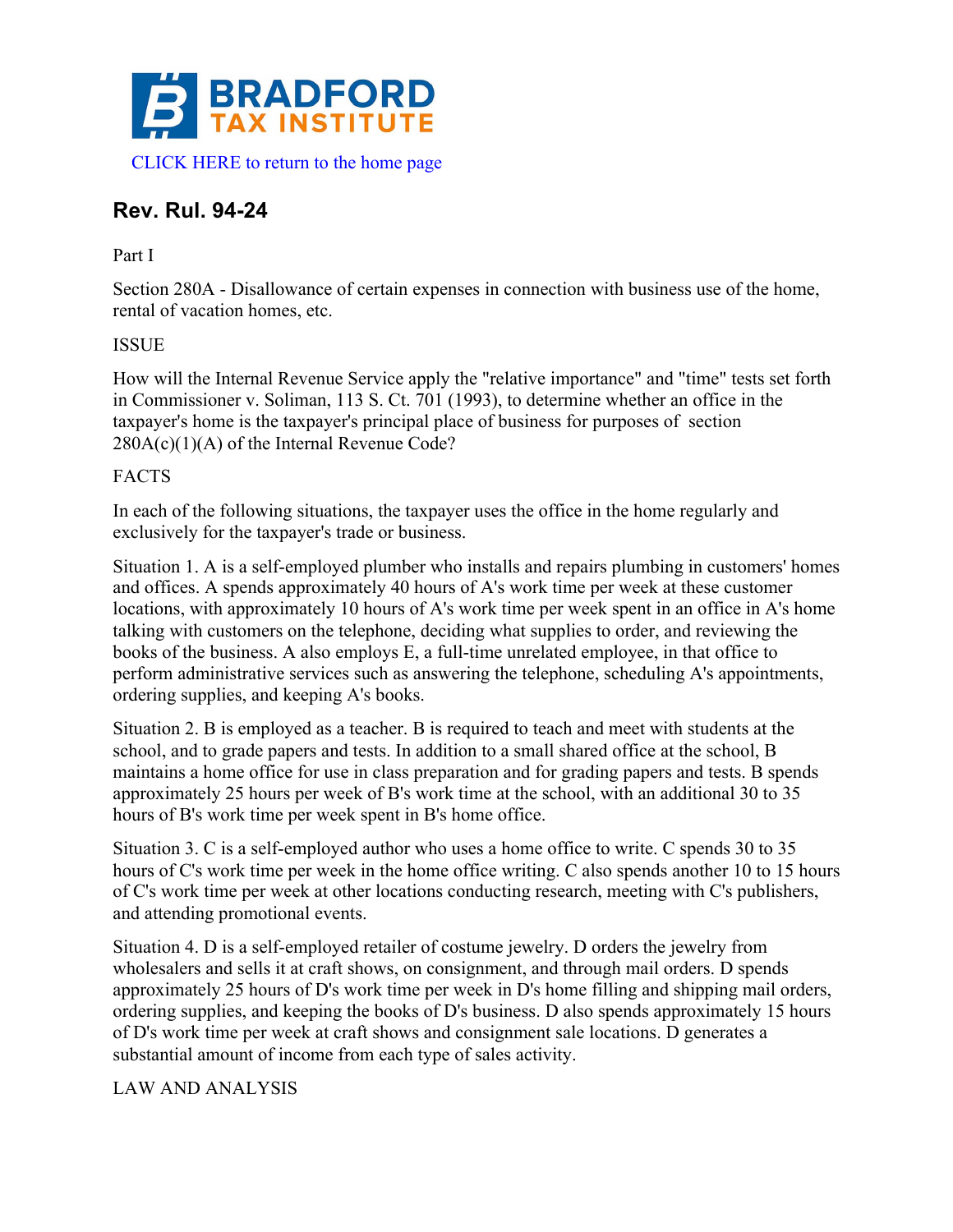Section 162(a) provides a deduction for all the ordinary and necessary expenses paid or incurred during the taxable year in carrying on any trade or business. Section 262 provides that no deduction is allowed for personal, living, or family expenses.

 Section 280A(a) generally prohibits otherwise allowable deductions with respect to the use of a dwelling unit which is used by a taxpayer as a residence. This deduction prohibition does not apply to any deduction, such as interest or taxes, that is allowable without regard to its connection with the taxpayer's trade or business. Section 280A(b).

Under section  $280A(c)(1)$ , the section  $280A$  deduction prohibition does not apply to the portion of a dwelling unit which is exclusively used on a regular basis -

(A) as the principal place of business for any trade or business of the taxpayer,

(B) as a place of business which is used by patients, clients, or customers in meeting or dealing with the taxpayer in the normal course of the taxpayer's trade or business, or

(C) in the case of a separate structure which is not attached to the dwelling unit, in connection with the taxpayer's trade or business.

In the case of an employee, the preceding sentence applies only if the exclusive use is for the convenience of the employer.

In Commissioner v. Soliman, 113 S. Ct. 701 (1993), the Supreme Court identified two primary factors in determining whether a home office is the taxpayer's principal place of business for purposes of section  $280A(c)(1)(A)$ :

- (1) the relative importance of the activities performed at each business location; and
- (2) the amount of time spent at each location.

A comparison of the relative importance of the activities performed at each business location depends on the characteristics of each business. If the nature of a trade or business requires a taxpayer to meet or confer with clients or patients or to deliver services or goods to customers, the place where that contact occurs must be given great weight in determining where the most important activities of the business are performed. If the nature of the business requires that its services are rendered or its goods are delivered at a facility with unique or special characteristics, this is a further and weighty consideration in determining where the most important activities of the business are undertaken.

In addition to comparing the relative importance of the activities performed at each business location, Soliman also directs that a comparison be made of the time spent on business at home with the time spent on business at other locations. This time test is particularly significant when a comparison of the relative importance of the activities performed at each business location yields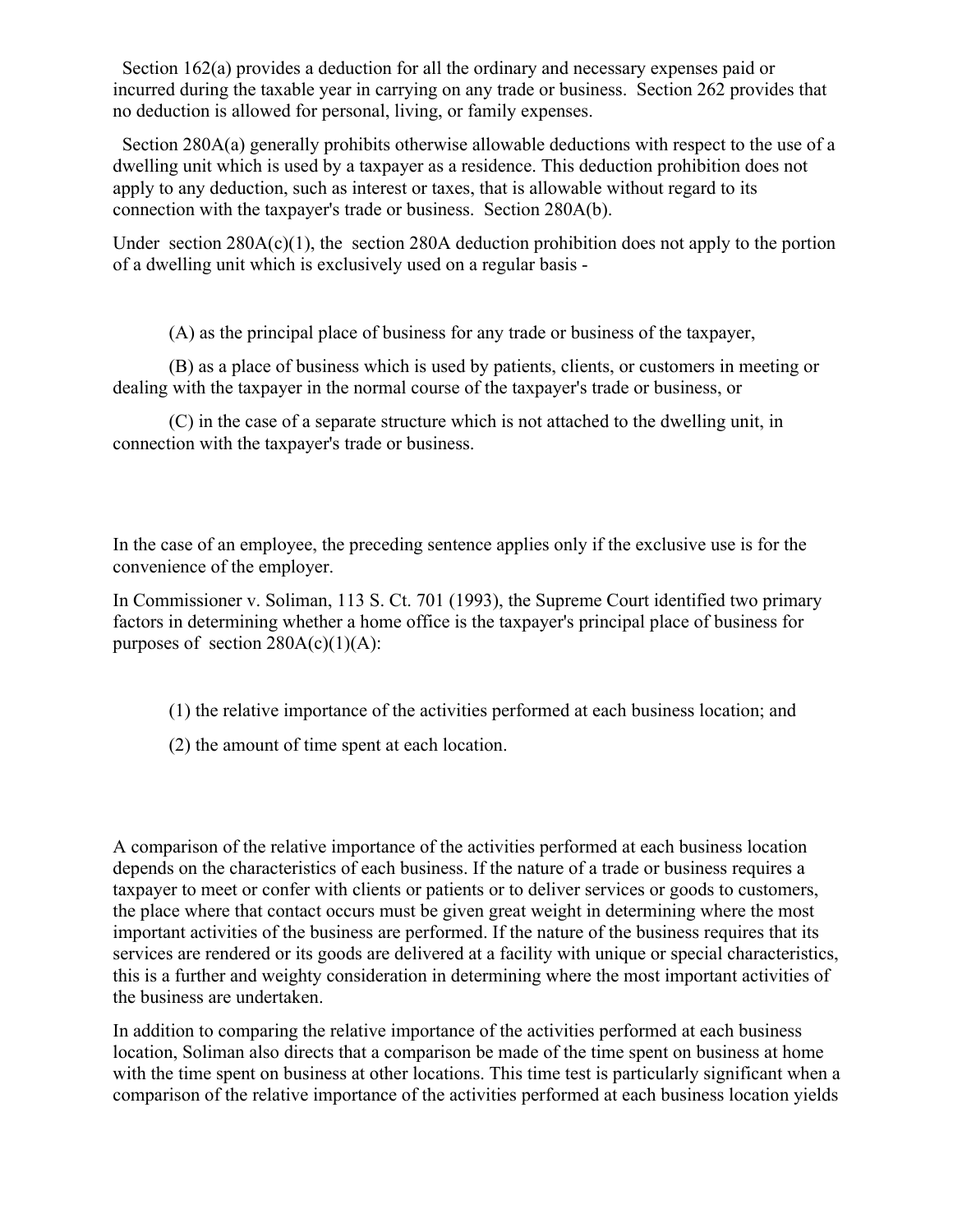no definitive answer to the principal place of business inquiry. This may happen when a taxpayer performs income-generating activities at both the office in the taxpayer's home and at some other location.

Consistent with the Supreme Court's analysis in Soliman, the Service will first apply the "relative importance" test, comparing the activities performed at each business location, to determine whether an office in the taxpayer's home is the taxpayer's principal place of business for purposes of section  $280A(c)(1)(A)$ . If the relative importance test yields no definitive answer to the principal place of business inquiry (which may occur, for example, if the taxpayer delivers services or goods to customers both at the office in the taxpayer's home and elsewhere), the Service will look to the "time" test. However, as the Supreme Court specifically noted in Soliman, in some cases the application of the relative importance and time tests may result in a determination that there is no principal place of business for purposes of section  $280A(c)(1)(A)$ .

Situation 1. The essence of A's trade or business as a plumber requires A to perform services and deliver goods at the homes or offices of A's customers. The telephone activities, supply ordering, and bookkeeping review that A performs at A's home office, although essential, are less important and take less time than A's service calls to customers. Therefore, A's office in the home is not A's principal place of business, and A cannot deduct expenses for the business use of the home. The fact that E, A's employee, performs administrative activities at A's home office does not alter this result.

Situation 2. The essence of B's trade or business as a teacher requires B to teach and meet with students at the school. The class preparation and grading of papers and tests that B performs at B's home office, although essential and more time consuming, are less important than B's activities at the school. Therefore, B's office in the home is not B's principal place of business, and B cannot deduct expenses for the business use of the home. Because B's office in the home is not B's principal place of business, it is not necessary to determine whether B maintains the office for the convenience of B's employer.

Situation 3. The essence of C's trade or business as an author is writing. C's research, meetings with publishers, and attendance at promotional events, although essential, are less important and take less time than C's writing. Therefore, C's office in the home is C's principal place of business, and C can deduct expenses for the business use of the home.

Situation 4. The essence of D's trade or business as a retailer of costume jewelry requires D to sell jewelry to customers. D does this at craft shows, at consignment shops, and through catalog orders filled from the office in D's home. D generates substantial income from the sales made at each of these locations. Because the most important activities of D's business, sales to customers, are performed in more than one location, D's principal place of business cannot be determined definitively based on a comparison of the relative importance of the activities performed at D's home office and at D's other business locations. In this circumstance, the time spent on business activities at each business location assumes particular significance. D spends approximately 25 hours of D's work time per week in the home office filling and shipping mail orders, ordering supplies, and keeping the books of D's business. D also spends approximately 15 hours of D's work time per week at craft shows and consignment shops. Accordingly, D's office in the home is D's principal place of business, and D can deduct expenses for the business use of the home.

#### **HOLDING**

To determine whether an office in the taxpayer's home is the taxpayer's principal place of business for purposes of section  $280A(c)(1)(A)$ , the Service will first apply the "relative"